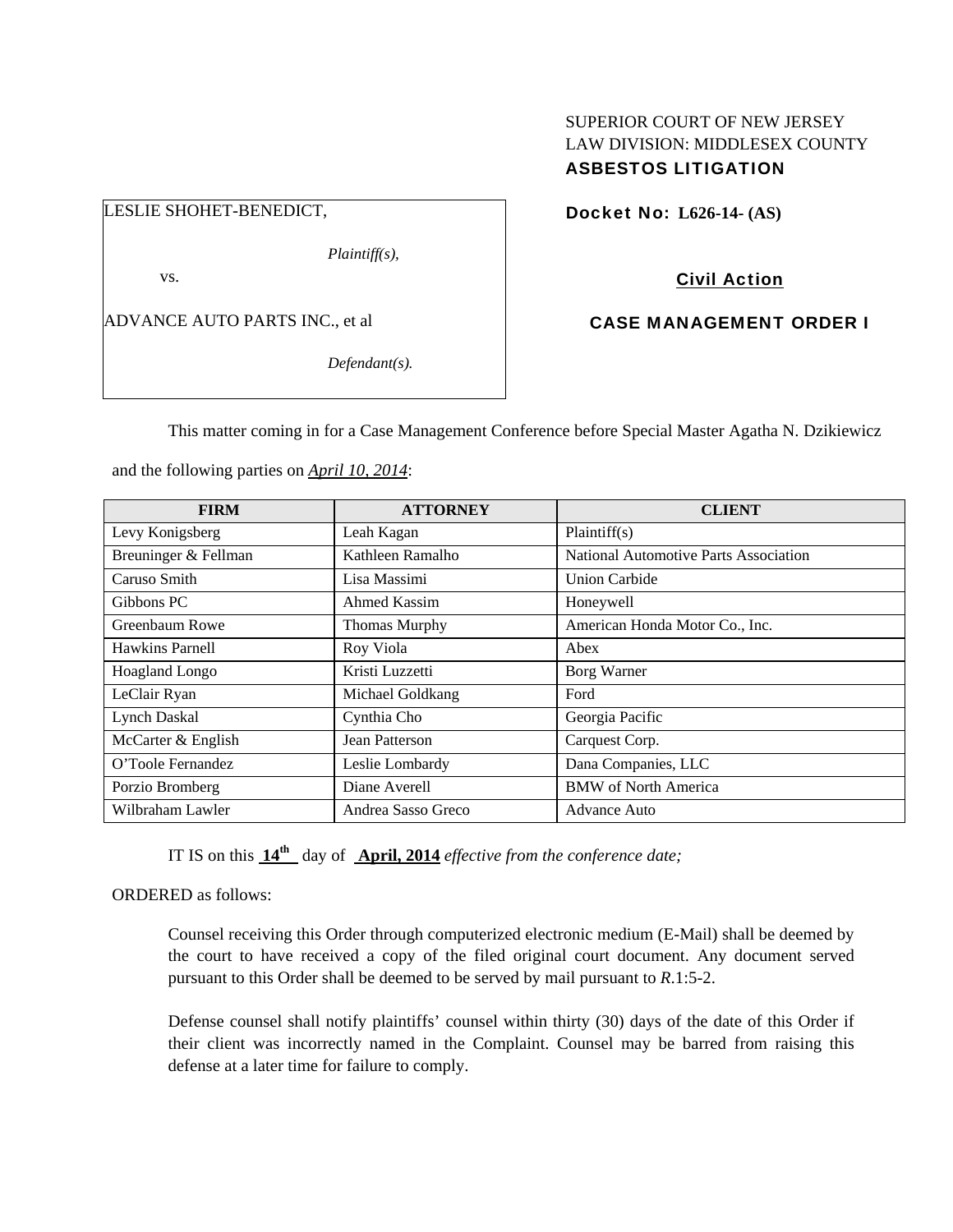### **DISCOVERY**

| April 30, 2014 | Defendants shall serve answers to standard interrogatories by this date.                                                                                                                                    |
|----------------|-------------------------------------------------------------------------------------------------------------------------------------------------------------------------------------------------------------|
| May 9, 2014    | Plaintiff shall propound supplemental interrogatories and document requests by this<br>date.                                                                                                                |
| June 9, 2014   | Defendants shall serve answers to supplemental interrogatories and document<br>requests by this date.                                                                                                       |
| May 9, 2014    | Defendants shall propound supplemental interrogatories and document requests by<br>this date.                                                                                                               |
| June 9, 2014   | Plaintiff shall serve answers to supplemental interrogatories and document requests<br>by this date.                                                                                                        |
| July 31, 2014  | Fact discovery, including depositions, shall be completed by this date. Plaintiff's<br>counsel shall contact the Special Master within one week of this deadline if all fact<br>discovery is not completed. |
| July 18, 2014  | Depositions of corporate representatives shall be completed by this date.                                                                                                                                   |

# **EARLY SETTLEMENT**

July 31, 2014 Settlement demands shall be served on all counsel and the Special Master by this date.

# **SUMMARY JUDGMENT MOTION PRACTICE**

- August 8, 2014 Summary judgment motions shall be filed no later than this date.
- September 5, 2014 Last return date for summary judgment motions.

### **MEDICAL DEFENSE**

| April 30, 2014     | Any defendant wishing to present a medical defense shall advise all counsel of its<br>intention by entering a Notice of Appearance of Defense Medical Counsel by this<br>date. Any defendant who does not file such an appearance by this date may be<br>foreclosed from asserting a medical defense. |
|--------------------|-------------------------------------------------------------------------------------------------------------------------------------------------------------------------------------------------------------------------------------------------------------------------------------------------------|
| May 16, 2014       | Plaintiff shall serve medical expert reports by this date.                                                                                                                                                                                                                                            |
| May 16, 2014       | Plaintiff is to arrange for the transfer of pathology specimens and x-rays, if any, by<br>this date.                                                                                                                                                                                                  |
| September 15, 2014 | Defendants shall identify its medical experts and serve medical expert reports, if<br>any, by this date.                                                                                                                                                                                              |

\_\_\_\_\_\_\_\_\_\_\_\_\_\_\_\_\_\_\_\_\_\_\_\_\_\_\_\_\_\_\_\_\_\_\_\_\_\_\_\_\_\_\_\_\_\_\_\_\_\_\_\_\_\_\_\_\_\_\_\_\_\_\_\_\_\_\_\_\_\_\_\_\_\_\_\_\_\_\_\_\_\_\_\_\_\_\_\_\_\_\_\_\_\_\_\_\_\_\_\_\_\_\_\_\_\_\_\_\_\_